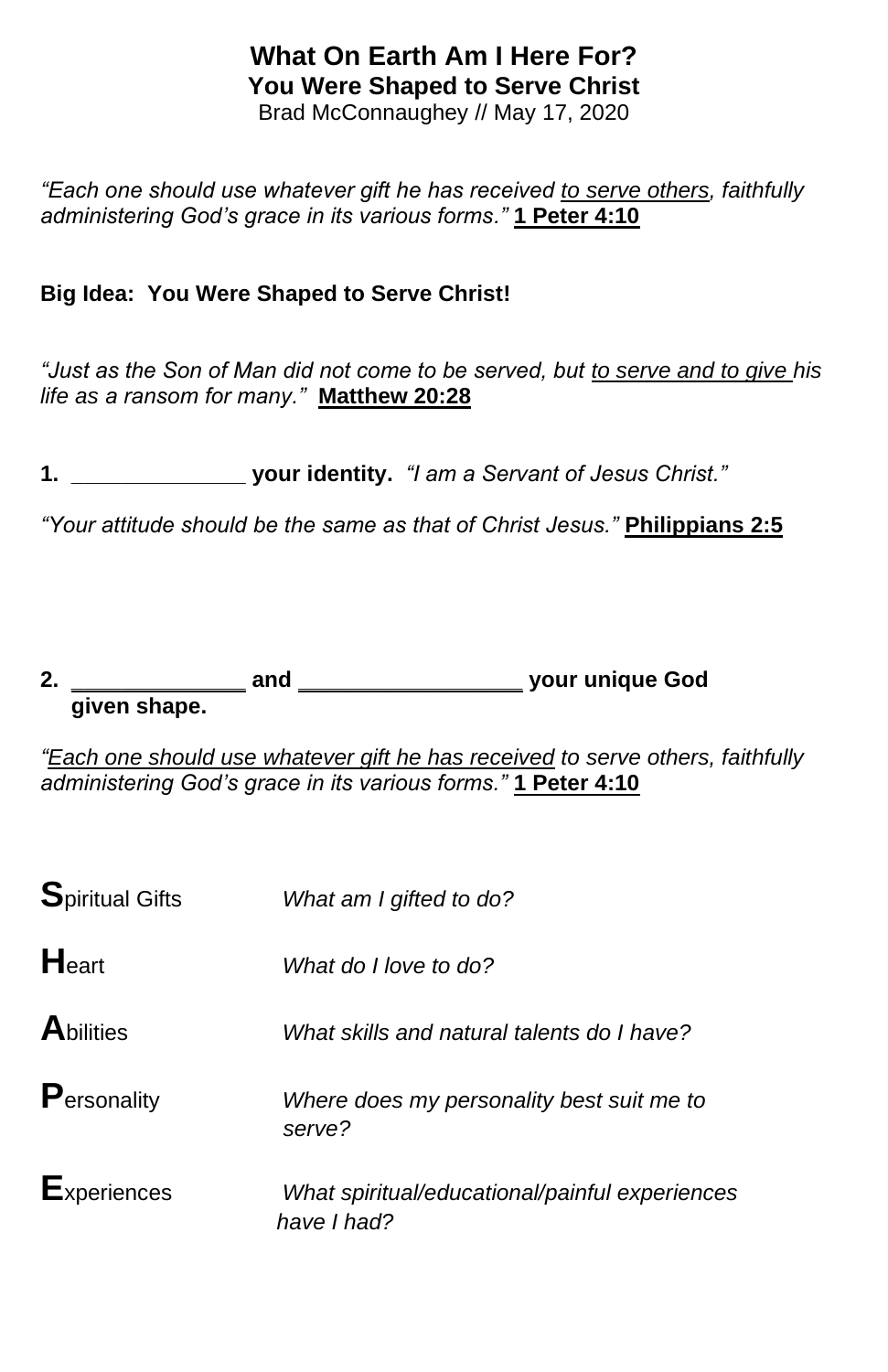**3. \_\_\_\_\_\_\_\_\_\_\_\_\_\_\_\_\_ Christ by serving others.**

**A. Be \_\_\_\_\_\_\_\_\_\_\_\_\_\_\_\_\_**

*"Two blind men... shouted, 'Lord, have mercy on us!' ... Jesus stopped and called them. 'What do you want Me to do for you?' He asked."*  **Matthew 20:30-32**

Barriers that keep us from being available:

- (1) Busyness
- (2) Self-Centeredness
- (3) Materialism
- (4) Comparison
- **B. Be \_\_\_\_\_\_\_\_\_\_\_\_\_\_\_\_\_\_**

*"The one thing required of servants is that they be faithful."* **1 Corinthians 4:2**

*"Throw yourselves into the work of the Master, confident that nothing you do for Him is a waste of time or effort."* **1 Corinthians 15:58** (MSG)

### **21 minutes with God for 21 days challenge reading schedule:**

- **1 Peter 4:1-11**
- **Matthew 20:17-34**
- **Philippians 2:1-11**
- **John 13:1-17, 34-35**
- **John 17:1-26**
- **Matthew 25:14-30**
- **Matthew 25:31-46**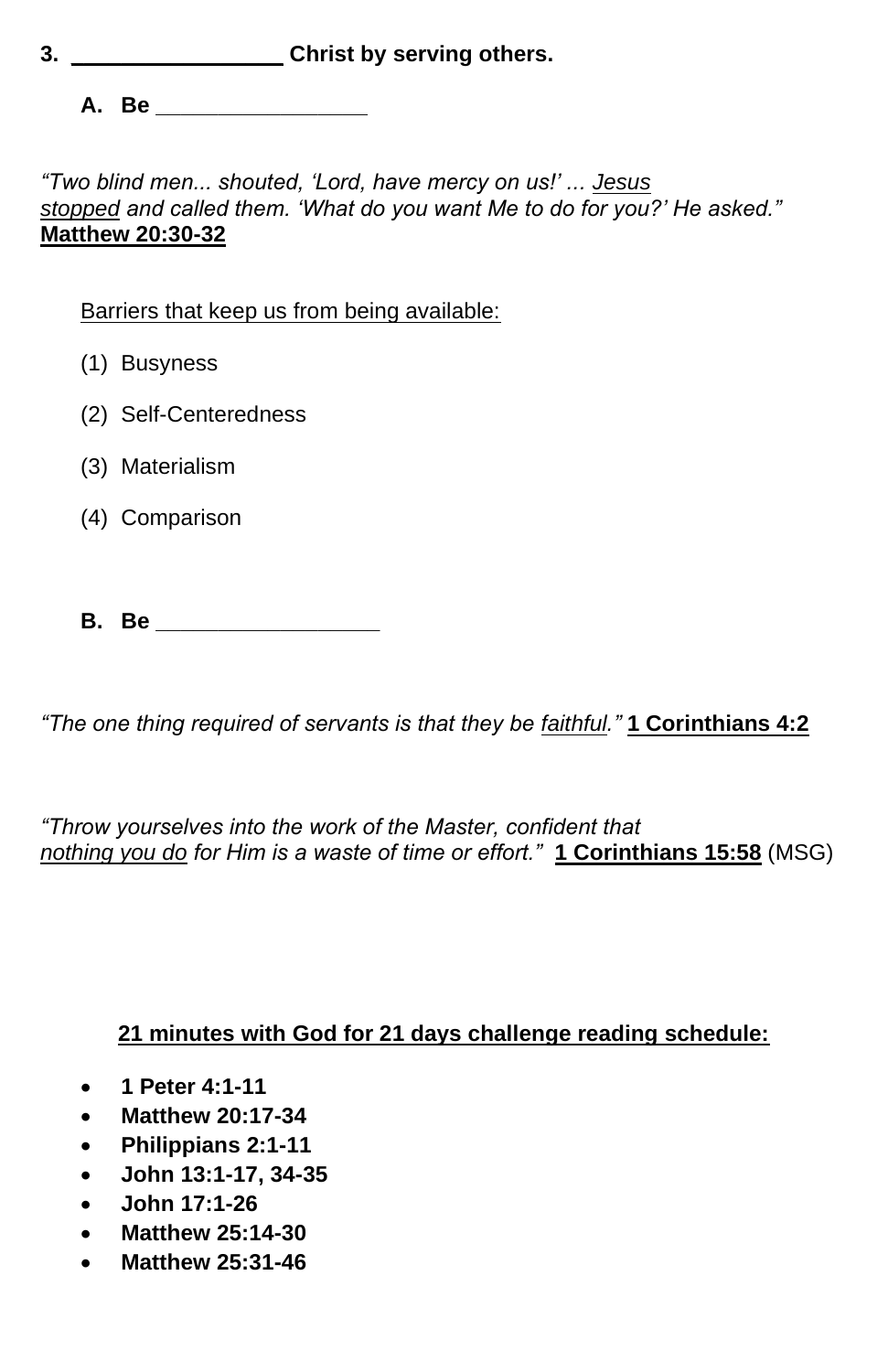## **Sermon questions**

- 1. Read **Ephesians 2:10**. The words "for us to do" are literally, "in order that we might *walk* in them." God has prepared a path of good works for you to do as He works in and through you. What does your "path" look like?
- 2. Read **Philippians 2:5-8**. Based on these verses, how would you describe the attitude of Christ that we're to have? How closely does your attitude match that of Jesus described here?

Read **Mark 10:45**. What personal application does the phrase, "to give his life as a ransom for many," have in your life?

- 3. Read **Matthew 20:30-32** and **21:1-3**. Since healing these two blind men happened within days of His crucifixion, the upcoming events were likely foremost on Jesus' mind. Have you ever allowed your schedule to keep you from serving someone the Lord has put in your path? How does Jesus' example help you recognize opportunities in your daily activities to do what God wants you to do?
- 4. Read **1 Corinthians 4:1-2**. What does it mean to be a faithful servant of Christ with those closest to you? How does one deal with the selfish pettiness that often gets in the way of serving others?
- 5. Read **Ephesians 4:12**. What does it mean to "build up" the body of Christ? How do you see yourself doing that?

Read **1 Peter 4:10**. How are you using your God-given gifts to serve others in your life (spouse, children, friends, neighbors)?